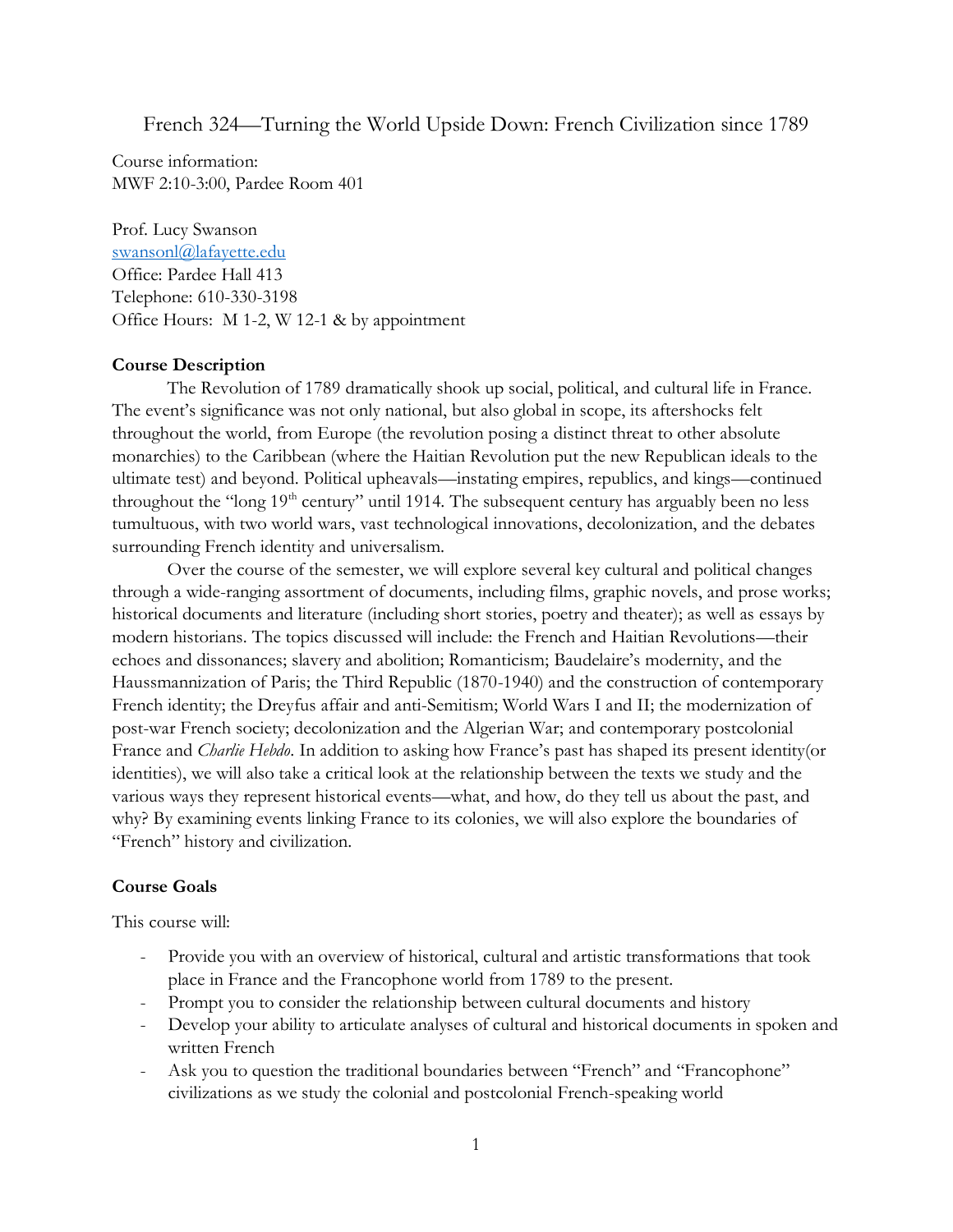## **Learning Outcomes**

By the end of this course, you will be able to:

- Discuss and reflect on key elements of French national identity in the target language
- Evaluate the construction and evolution of "France" and "French civilization" over the past two hundred years or so
- Situate cultural texts in historical context (the period to which they refer and in which they were produced)
- Analyze a variety cultural and historical documents in French with regard both to content and form (how do we engage with historical events differently through different media?)

## **Course Policies**

## Attendance

Students are allowed three unexcused absences for the semester, which should be reserved for minor illnesses or family obligations. Excused absences include Deans' excuses and sports-related absences excused by an official letter from your coach provided at the beginning of the semester. Each additional absence will lower a student's final grade by one third of a letter grade (i.e. an A- will become a B+ after a fourth unexcused absence, a B after a fifth, and so on).

## Academic Honesty

*Course-specific policy:* Online translation tools are strictly prohibited in this course, even to look up a single word. This is not merely a question of violating academic integrity; since one word often has a variety of possible translations, translation software will often suggest a word with a different meaning than the one you intend. Please see the "*Ressources*" section on Moodle for a variety of online dictionaries instead, and pay attention to examples to understand contextual usage. Use of online grammar- and spell-checking software—I recommend BonPatron.com—is permitted (however, use it conscientiously to ensure you make the *correct* corrections!).

*This course also adheres to the following college-wide academic honesty policy from the Student Handbook:* "To maintain the scholarly standards of the College and, equally important, the personal ethical standards of our students, it is essential that written assignments be a student's own work, just as is expected in examinations and class participation. A student who commits academic dishonesty is subject to a range of penalties, including suspension or expulsion. Finally, the underlying principle is one of intellectual honesty. If a person is to have self-respect and the respect of others, all work must be his/her own."

### Disability Statement

In compliance with Lafayette College policy and equal access laws, I am available to discuss appropriate academic accommodations that you may require as a student with a disability. Requests for academic accommodations need to be made during the first two weeks of the semester, except for unusual circumstances, so arrangements can be made. Students must register with the Office of the Dean of the College for disability verification and for determination of reasonable academic accommodations.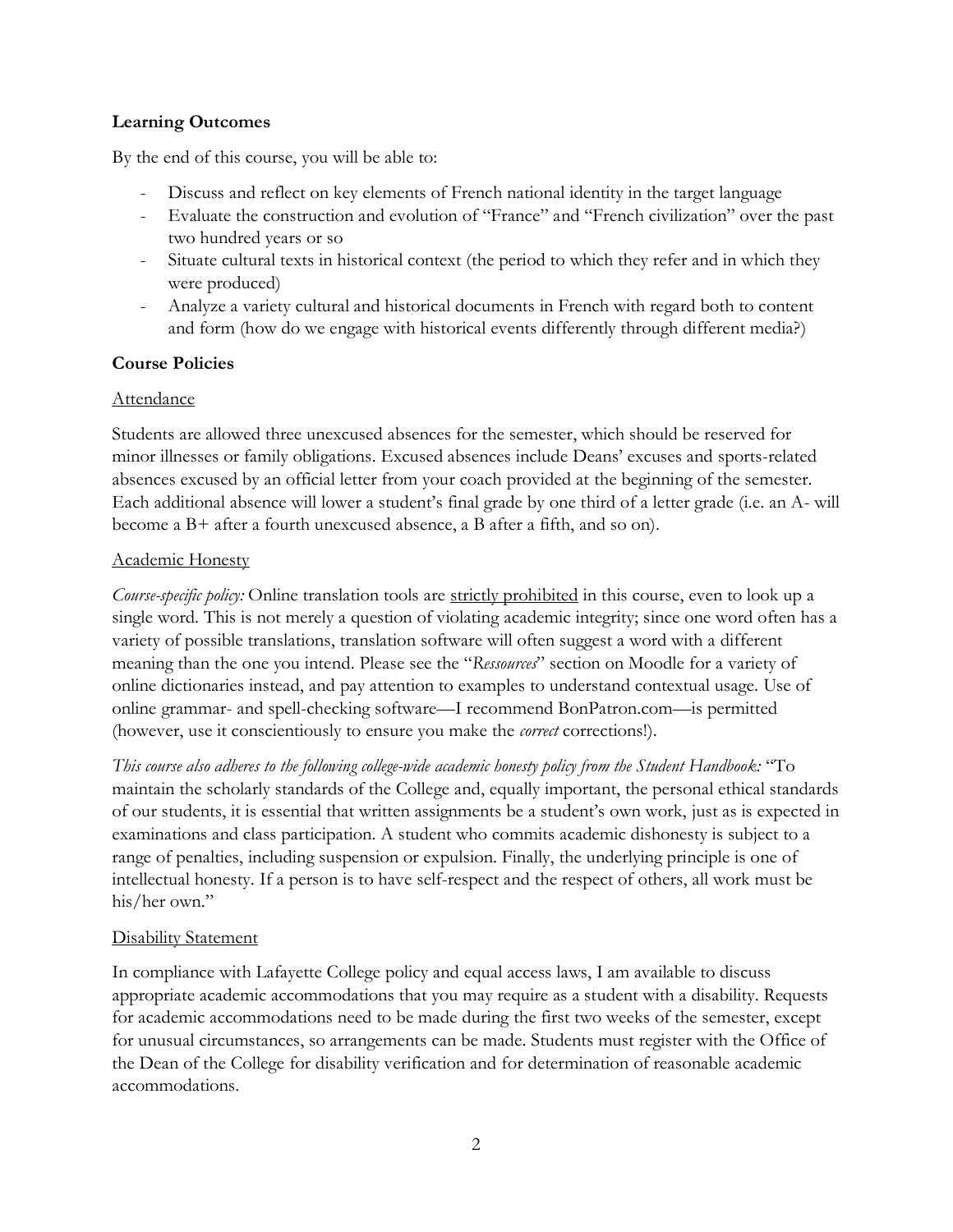### Discussion Policy

It is very important to maintain an open and considerate classroom atmosphere so that everyone feels comfortable participating in discussion. Please strive to demonstrate your respect for others in the class, even as we engage with challenging and complex questions. If you feel uncomfortable in class for any reason, I encourage you to bring it to my attention.

#### Late Work Policy

There are no make-up exams except in the case of absences excused by the Deans, or of prearranged absences due to religious observance or sports events.

Other late assignments will be penalized by 25 % for each day they are turned in beyond the due date.

### Technology and Communication Policy

*Cellphones and smartphones* are not allowed in the classroom. Please turn them off, or put them on silent mode (not vibrate), and place them away in a closed bag or purse before entering the classroom. It is disrespectful to your instructor and your peers to check your phone or text during class time. Any student found using their phone during class time will receive an F for participation for the day.

*Computers* should also be left in your room or in a bag in order to reduce distractions and facilitate discussion. Please bring pen and paper to class for taking notes; print out assigned documents *before*  reading them; highlight, write comments or questions in the margins, etc.; and bring them to class. (Studies suggest that reading on paper, rather than a screen, has advantages for reading comprehension, and that students who take notes by hand retain and synthesize information better: [http://www.scientificamerican.com/article/a-learning-secret-don-t-take-notes-with-a-laptop/\)](http://www.scientificamerican.com/article/a-learning-secret-don-t-take-notes-with-a-laptop/)

*Emails:* I respond to emails within 24 hours (over breaks, it may take a bit longer), and messages sent before 9pm will normally receive a response the same day. Most of your professors grew up in a time when email and texting were not widely used, and view the former as a formal means of communication. If you have a question regarding course assignments, etc., be sure to check the syllabus before emailing your instructor. Additionally, please use a greeting (such as "Dear Professor," *not* "Hey"!) and closing (i.e. Sincerely, your name), and check spelling before sending your message. Here are more detailed tips:<http://m.wikihow.com/Email-a-Professor>

*Requests for letters of recommendation* should be made at least four weeks ahead of time (6 weeks' notice if possible). Additional guidelines can be found here: [http://www.wikihow.com/Ask-Your-](http://www.wikihow.com/Ask-Your-Professor-for-a-Letter-of-Recommendation-Via-Email)[Professor-for-a-Letter-of-Recommendation-Via-Email](http://www.wikihow.com/Ask-Your-Professor-for-a-Letter-of-Recommendation-Via-Email)

### Privacy Policy

Moodle contains student information that is protected by the Family Educational Right to Privacy Act (FERPA). Disclosure to unauthorized parties violates federal privacy laws. Courses using Moodle will make student information visible to other students in this class. Please remember that this information is protected by these federal privacy laws and must not be shared with anyone outside the class. Questions can be referred to the Registrar's Office.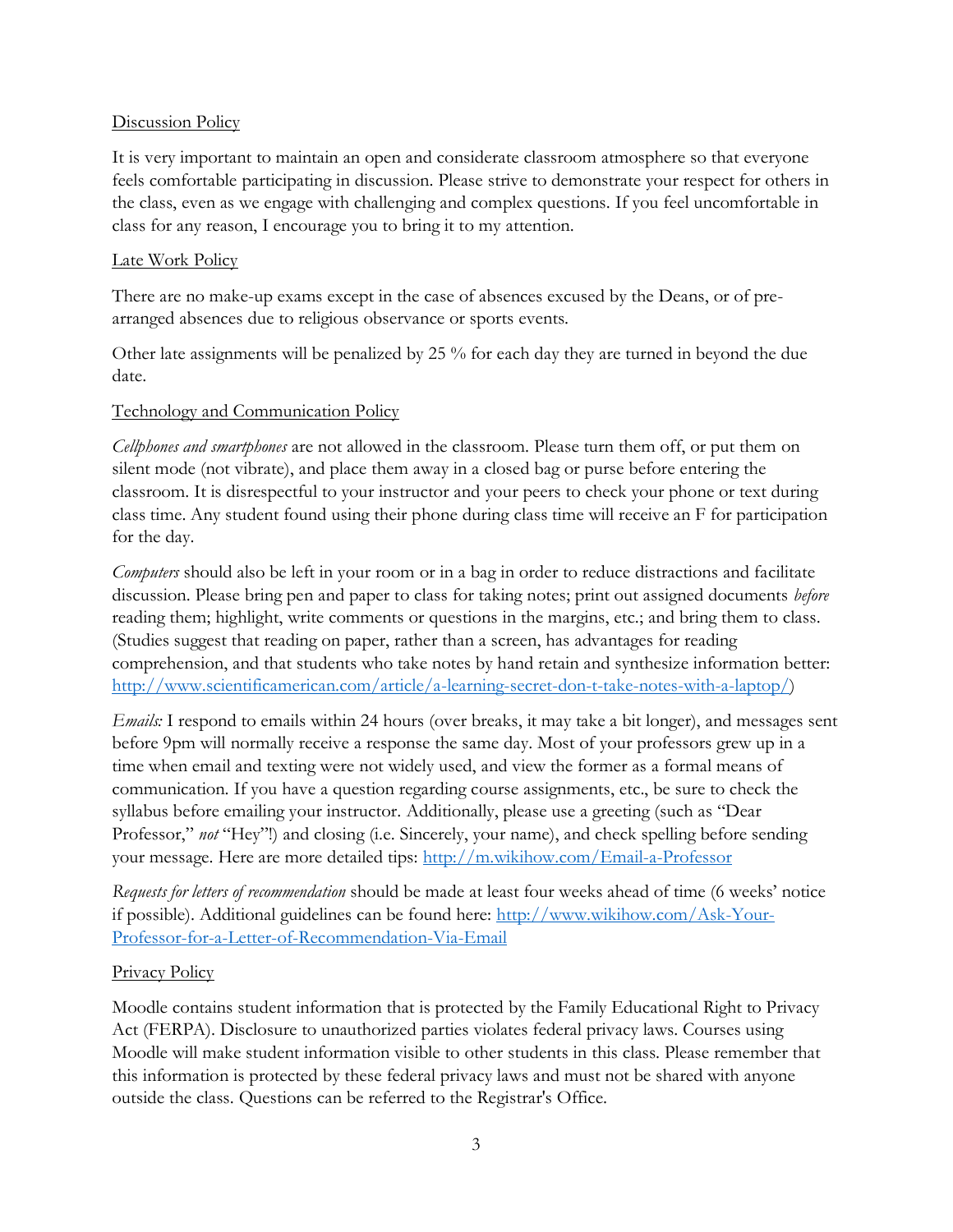## Federal Credit Hours Compliance

The student work in this course is in full compliance with the federal definition of a four credit hour course. This means that students may expect an additional 8-10 hours of work outside of class time per week. Please see the Registrar's Office web site ([http://registrar.lafayette.edu/additional](http://registrar.lafayette.edu/additional-resources/cep-course-proposal/)[resources/cep-course-proposal/\)](http://registrar.lafayette.edu/additional-resources/cep-course-proposal/) for the full policy and practice statement.

## **Final Grade**

- Participation & Preparation (including answers to reading & discussion questions)—20 %
- Three Exams—45 %
- Graphic Novel Mini-Project—5 %
- Annotated Bibliography and Documentary Script—5 % and 10 %
- Short Documentary Film—15 %

## **Assignments**

### *Participation and Preparation*

Active participation is very important in both a language course and a discussion-based class. This includes the following: showing up on time, having completed readings carefully, contributing comments and/or questions frequently in class, speaking exclusively in French during the class period, and listening respectfully to others (even as we seek to engage in lively discussions). Students are allowed three "unexcused" absences (i.e. those that are not excused by an official Dean's Excuse) without penalty per student per semester.

Students will also be asked to complete short reading guides or discussion questions before class many days. This will be announced by the Friday of the preceding week on the weekly or biweekly schedule posted on Moodle. Responses will be submitted on Moodle and will be graded for completeness and thoroughness at the end of the semester. These responses will also serve as study aids when preparing for the three exams, so students should take care to answer questions clearly and carefully.

Students will complete a mid-semester self-evaluation of their participation and preparation and will receive a progress report from the professor addressing their performance.

### *Three 50-minute exams*

Three exams will test your understanding of assigned materials, and ask you to make connections between historical contexts and works studied. The format could include responding to short essay questions, identifying key passages, and visual analysis. Although memorizing dates is not a central part of the course, you may be asked, for instance, to explain the significance of certain key dates (i.e. "What is the significance of mai '68?").

# *Documentary Film Project, Annotated Bibliography, and Documentary Script*

Students will complete a final research project in the form of a short documentary film on a topic of their choice relating to French Civilization since 1789 (the topic must be approved by the instructor). An annotated bibliography, consisting of biographical information and summaries of 5-8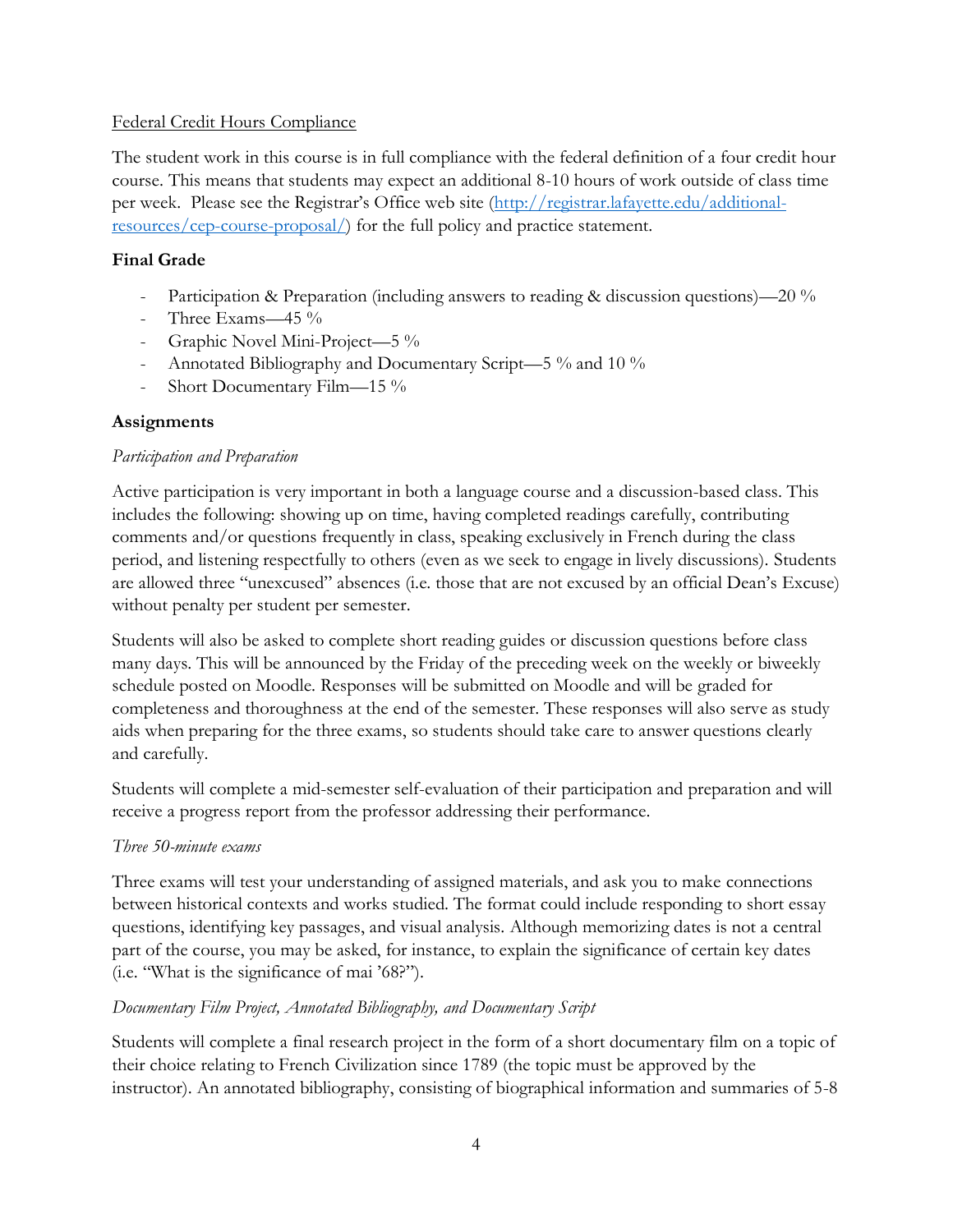relevant sources, will help students begin the research process. Students will next submit a script (~2 pages), which they will discuss with the professor in meetings outside of class time. Finally, after addressing suggested revisions and making any necessary corrections to the script, students will create a short documentary film (~3-5 minutes) narrated using their script, including subtitles and a bibliography.

## *Graphic Novel Mini-Project*

This project asks students to engage deeply with the realities of World War II in France as portrayed in the *Lettres de Louise Jacobson*, by adapting an assigned portion of the letters into comic form using the software *ComicLife*.

# **Required Texts** *All course documents are on Moodle or, in the case of films, on reserve at Skillman Library* Reference texts

Michelle & Aurélien Fayet, *Le Grand livre de l'histoire de France* (Eyrolles, 2014)

Sowerwine, *France since 1870* (Palgrave, 2009)

Films

Kassovitz, *La Haine* (1995)

Leconte, *Ridicule* (1996) (excerpts)

Tati, *Les Vacances de M. Hulot* (1953)

Literary Works

Apollinaire, *Calligrammes : Poèmes de la paix et de la guerre 1913-1916* (1918)

Baudelaire, « Le Cygne », *Les Fleurs du mal* (1857)

Maupassant, « Boule de suif », (1880)

Theory & criticism

Ross, *Fast Cars, Clean Bodies* (1995)

Rousseau, *Du Contrat social* (1762)

Historical documents & newspaper articles

« La Déclaration des droits de l'homme et du citoyen » (1789)

Zola, « J'accuse » (1898)

Graphic novels & paintings

Tardi *Putain de guerre !*

Numerous paintings such as *La Mort de Marat* by David

*Octobre noir*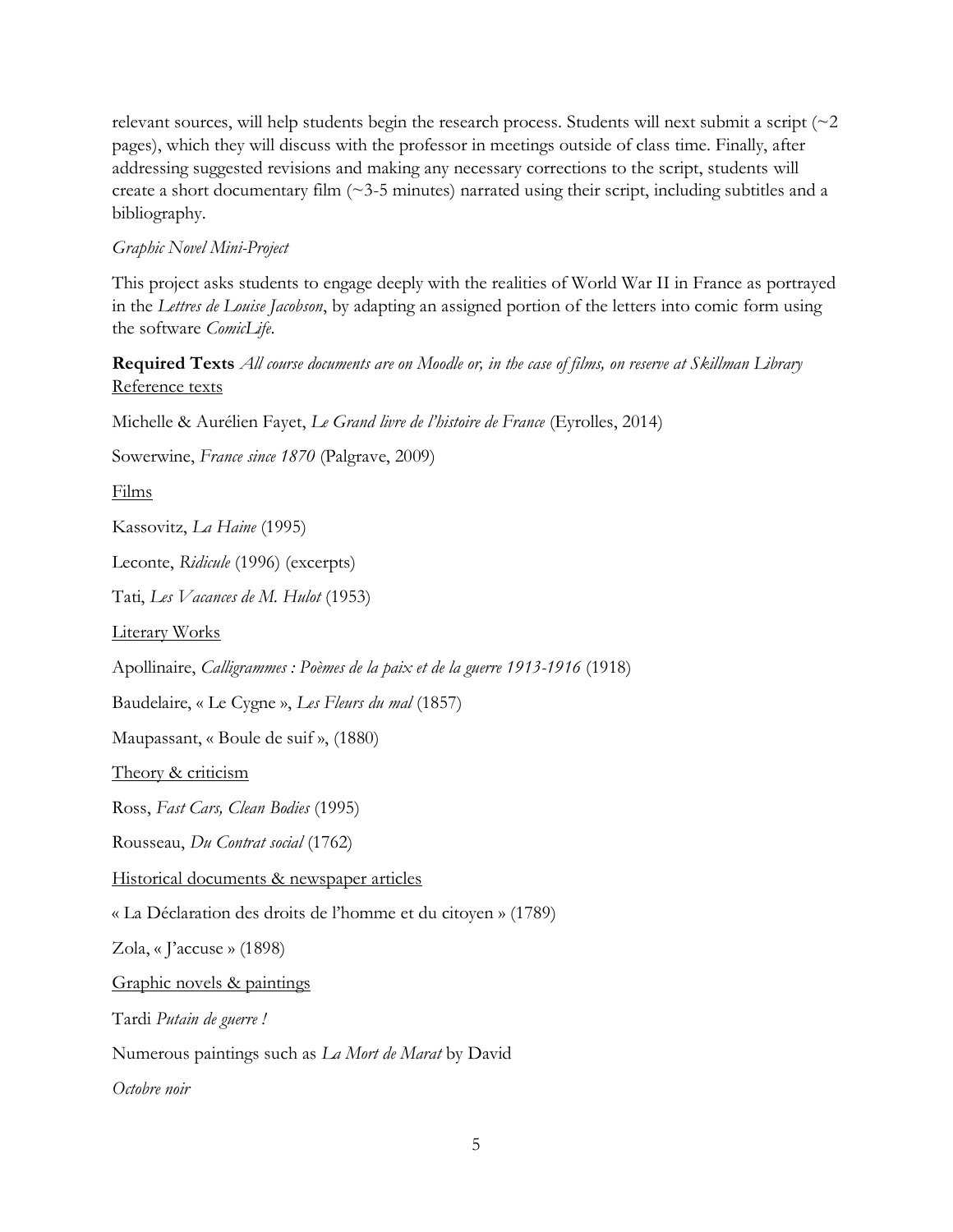**Schedule (subject to change)** *\*\*\*Note: All work is to be completed before class on the day scheduled*

Semaine 1 – Introductions, avant 1789

|                                                                                            | 28 août                           | Introductions ; en classe : extraits du film Le Roi danse & mini-conférence sur<br>Louis XVI                                                                                     |  |
|--------------------------------------------------------------------------------------------|-----------------------------------|----------------------------------------------------------------------------------------------------------------------------------------------------------------------------------|--|
|                                                                                            | 30                                | Louis XVI : lire GLHF 203-211 ; en classe : regarder des extraits de Ridicule                                                                                                    |  |
|                                                                                            |                                   | 1 <sup>er</sup> septembre Contexte philosophique et intellectuel : Extraits de l' <i>Encyclopédie</i> & du Contrat<br>social                                                     |  |
|                                                                                            | Semaine 2 - La Révolution de 1789 |                                                                                                                                                                                  |  |
|                                                                                            | $\overline{4}$                    | La révolution : Lire GLHF 212-219; « La Déclaration des droits de l'homme<br>et du citoyen »                                                                                     |  |
|                                                                                            | 6                                 | La Révolution haïtienne: lire Les Vengeurs du nouveau monde (Laurent Dubois,<br>extraits)                                                                                        |  |
|                                                                                            | $8\,$                             | Napoléon : un héros romantique ? Lire GLHF 232-240                                                                                                                               |  |
| Semaine 3 – L'empire napoléonien ; L'esclavage, la Révolution haïtienne & l'abolitionnisme |                                   |                                                                                                                                                                                  |  |
|                                                                                            | 11                                | Introduction à l'abolitionnisme en France ; lire Ourika, première partie                                                                                                         |  |
|                                                                                            | 13                                | Ourika, deuxième partie                                                                                                                                                          |  |
|                                                                                            | 15                                | Ourika, troisième partie                                                                                                                                                         |  |
|                                                                                            |                                   | Semaine 4 – L'abolitionnisme & le romantisme                                                                                                                                     |  |
|                                                                                            | 18                                | Ourika, préface de Joan de Jean                                                                                                                                                  |  |
|                                                                                            | 20                                | <b>EXAMEN1</b>                                                                                                                                                                   |  |
|                                                                                            | 22                                | Introduction à la révolution de 1830: lire GLHF 281-2 & 285-288; la Liberté<br>de la presse & de la caricature : « Les Poires »                                                  |  |
| Semaine 5 - Les révolutions de 1830 & 1848, & le romantisme                                |                                   |                                                                                                                                                                                  |  |
|                                                                                            | 25                                | Introduction au contexte historique de 1848; Lire GLHF 292-300; en classe :<br>étude des symboles de la révolution de 1848                                                       |  |
|                                                                                            | 27                                | L'Haussmannisation chez Baudelaire, Regarder le clip sur Moodle & lire « Le<br>Cygne »                                                                                           |  |
|                                                                                            | 29                                | La guerre de 1870 : Lire GLHF 308-312                                                                                                                                            |  |
|                                                                                            |                                   | Semaine 6 – La Révolution de 1848, Le Second Empire & la Troisième République                                                                                                    |  |
|                                                                                            | 2 octobre                         | Lire : extrait de Maupassant, « Boule de suif » (1880) & « Boule de suif » de Guy<br>de Maupassant de Li-An et Laurence Croix (2009), jusqu'à la page 20 de la<br>bande dessinée |  |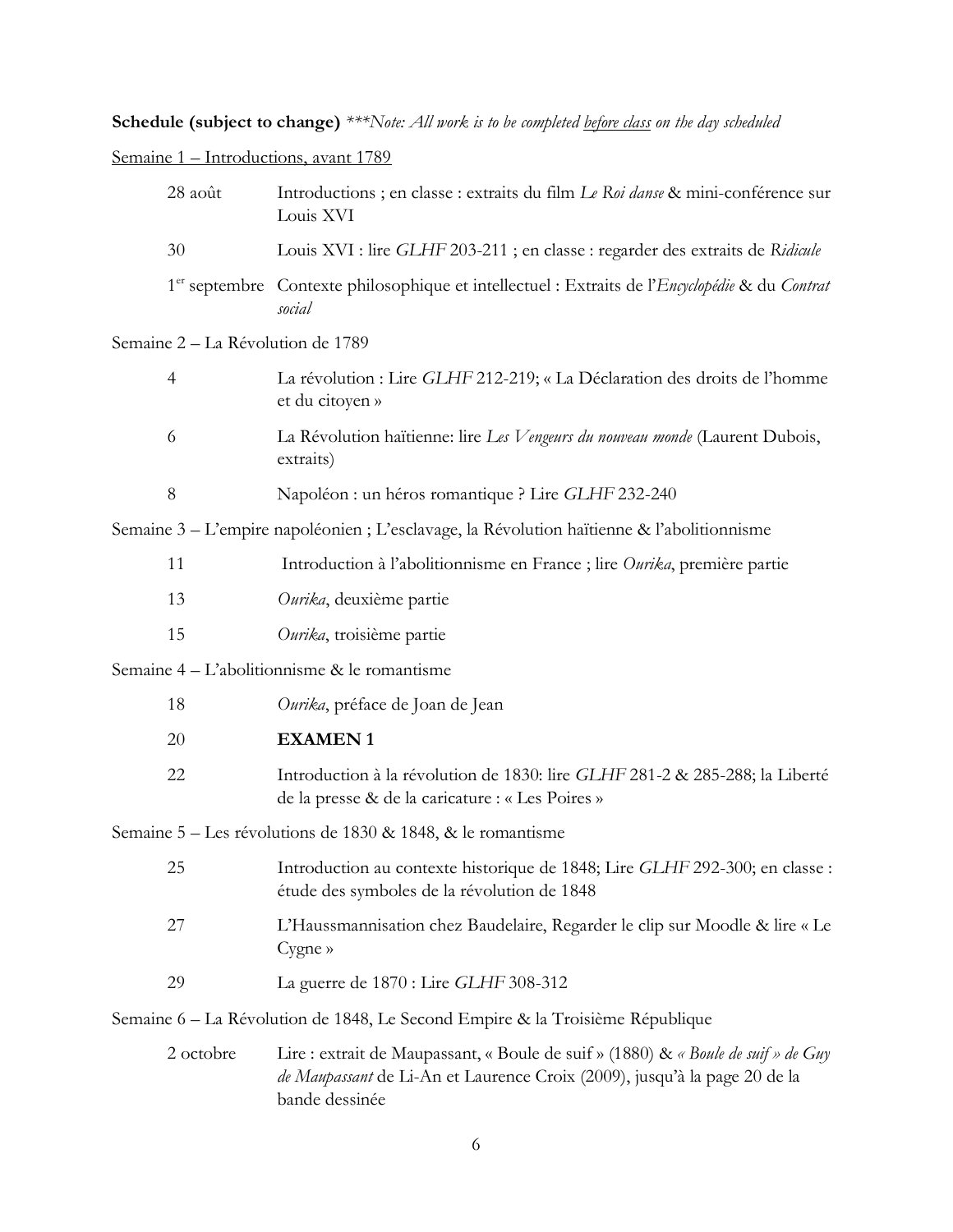|                                  | $\overline{4}$                     | « Boule de suif » jusqu'à la fin                                                                                                                            |  |  |
|----------------------------------|------------------------------------|-------------------------------------------------------------------------------------------------------------------------------------------------------------|--|--|
|                                  | 6                                  | A RENDRE : Bibliographie annotée ; en classe : « Boule de suif »,<br>comparaison de la nouvelle de Maupassant et de la BD                                   |  |  |
|                                  |                                    | Semaine 7 – La Troisième république (1870 à 1914)                                                                                                           |  |  |
|                                  | $\overline{9}$                     | ***Vacances d'automne !***                                                                                                                                  |  |  |
|                                  | 11                                 | Contexte de l'affaire Dreyfus (lire GLHF 320-22) & « J'accuse », Zola (1898)                                                                                |  |  |
|                                  | 13                                 | Introduction au contexte de la Première guerre mondiale : Lire GLHF 360-<br>372, sautez « L'année terrible » 367-369)                                       |  |  |
|                                  |                                    | Semaine 8 – La Première guerre mondiale                                                                                                                     |  |  |
|                                  | 16                                 | Lire : Putain de guerre !, Tardi & répondez aux questions de lecture                                                                                        |  |  |
|                                  | 18                                 | Lire : Calligrammes, Apollinaire (extrait)                                                                                                                  |  |  |
|                                  | 20                                 | <b>EXAMEN 2</b>                                                                                                                                             |  |  |
|                                  |                                    | Semaine 9 - La Seconde Guerre mondiale                                                                                                                      |  |  |
|                                  | 23                                 | Paris noir & La négritude                                                                                                                                   |  |  |
|                                  | 25                                 | La Résistance—Introduction au contexte de la Seconde guerre mondiale :<br>Lire GLHF 383-386 & 392-396, pp. & « L'appel du 18 juin » de Charles de<br>Gaulle |  |  |
|                                  | 27                                 | La collaboration : lire GLHF 387-392; regarder Le Chagrin & la pitié (1971)                                                                                 |  |  |
|                                  |                                    | Semaine 10 - La Seconde Guerre mondiale                                                                                                                     |  |  |
|                                  | 30                                 | Lire : Lettres de Louise Jacobson (extraits) ; en classe : Commencer le travail sur<br>l'adaptation en bande dessinée de la lettre de Louise Jacobson       |  |  |
|                                  |                                    | 1 <sup>er</sup> novembre Pas de cours—Séance de travail sur le projet BD au FLLRC                                                                           |  |  |
|                                  | 3                                  | 1. Pas de cours—Séance de travail sur le projet BD au FLLRC                                                                                                 |  |  |
|                                  |                                    | 2. A RENDRE avant 9h du soir : version finale du projet BD                                                                                                  |  |  |
|                                  | Semaine 11 - Les Trente glorieuses |                                                                                                                                                             |  |  |
|                                  | 6                                  | Introduction aux Trente glorieuses : lire Kristen Ross Fast Cars, Clean Bodies<br>(extraits)                                                                |  |  |
|                                  | 8                                  | Regarder Les Vacances de M. Hulot (1953)                                                                                                                    |  |  |
|                                  | 10                                 | Introduction au contexte de la guerre d'Algérie : lire TBD                                                                                                  |  |  |
| Semaine 12 – la Guerre d'Algérie |                                    |                                                                                                                                                             |  |  |
|                                  | 13                                 | Lire : Octobre noir (lisez l'introduction de Benjamin Stora & première partie)                                                                              |  |  |
|                                  |                                    |                                                                                                                                                             |  |  |